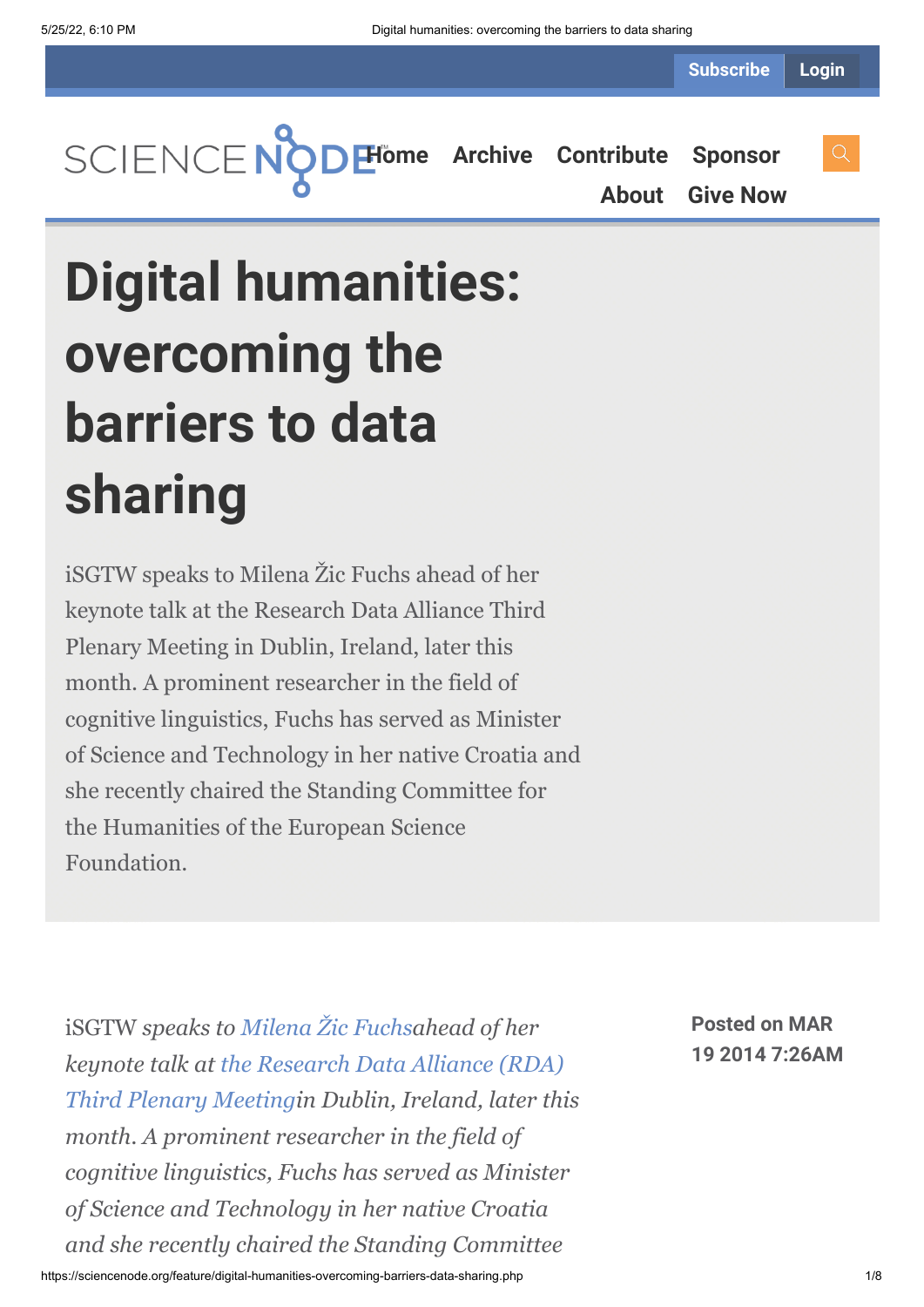5/25/22, 6:10 PM Digital humanities: overcoming the barriers to data sharing





*"Unfortunately, much of the work that goes on today in Europe is not visible," says Fuchs. Image [courtesy Roberta F, Wikimedia Commons \(CC BY-](http://creativecommons.org/licenses/by-sa/3.0/deed.en)SA 3.0)*

*Humanities of [the European Science Foundation](http://www.esf.org/home.html) (ESF).*

# **Why, in your opinion, is it important to encourage the sharing of research data across disciplines?**

There is a global trend towards inter-, multi-, and trans-disciplinarity. This means that sharing data across research domains should be encouraged. Tackling the societal challenges outlined by the [European Commission in Horizon 2020 will be](http://ec.europa.eu/programmes/horizon2020/en/h2020-section/societal-challenges)



**[Andrew Purcell](https://sciencenode.org/author/andrew-purcell.php)** European editor

**Share this story**



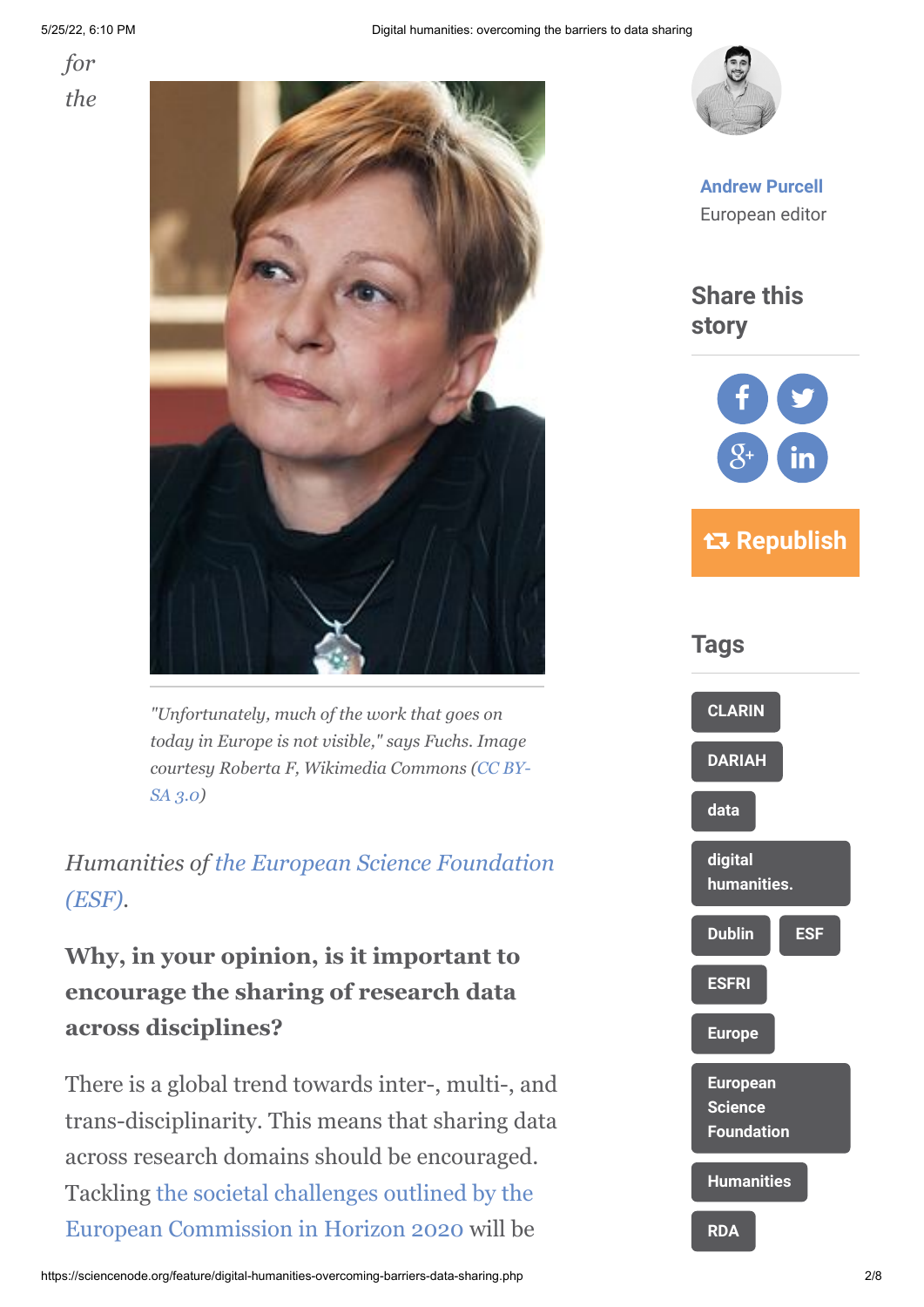impossible without this. Also, there's a whole host of research areas that have yet to be built and the questions that researchers are dealing with are changing. New 'cultures of knowledge' will have to be established to answer these questions.

# **What do you believe to be the greatest barriers to increased sharing? And how do you think these barriers can be overcome?**

As a researcher I'm a very multidisciplinary person, but I'd like to speak specifically from the point of view of the humanities. I think there are basically two main barriers:

One relates to the sharing of the human potential that the humanities in Europe can offer. Or, to put it another way: it's important to make visible what researchers in all disciplines of the humanities are actually doing. Unfortunately, much of the work that goes on today in Europe is not visible. In the humanities we lack databases that showcase the different disciplines and topics that humanities researchers are dealing in. Such databases need to show - by country, language, *etc.* - what the freshest opinions, attitudes, and research results on major issues are.

Humanities scholars very often publish in their national languages and will continue to do so in the future; it is impossible to impose on them the socalled 'English-bias'. Europe lacks an integrated database of published journals in various national languages. A database of this kind could be a sort of 'who's who' within a particular field of research.



**[sharing](https://sciencenode.org/tag/?tag=sharing)**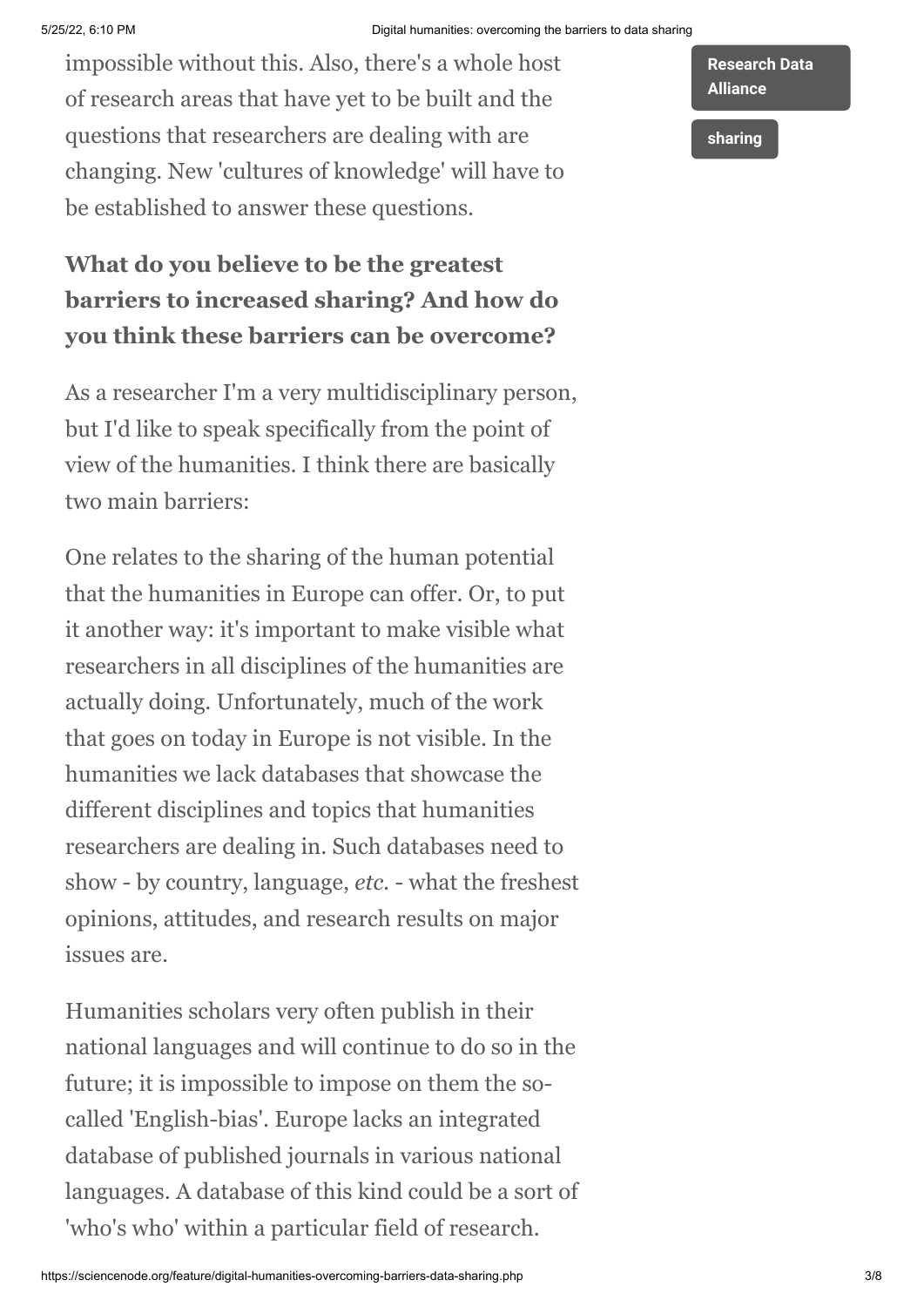Of course, sophisticated databases do exist in quite a number of countries, including small countries like my own, Croatia. We have a very sophisticated open-access database on all domains of science and this has been around for about 15 years now. Every paper in this database has an abstract in English at the very beginning with full information about the author. With this database, it's very easy to identify who the leading names are in a particular field and find out exactly what they do. A couple of years ago, the European Science Foundation suggested the integration of all such existing databases in Europe for humanities and social science publications. This would showcase what research is going on and would provide colleagues from other domains with the opportunity to identify where researchers that could be of special interest to them are located.

The second barrier relates to the actual research data. There's still a lot of work to be done on this in [the humanities. At the level of ESFRI, the European](http://ec.europa.eu/research/infrastructures/index_en.cfm?pg=esfri) Strategy Forum on Research Infrastructures, there are two big humanities projects: CLARIN, the Common Language Resources and Technology [Infrastructure, and DARIAH, the Digital Rese](http://www.clarin.eu/)[arch](http://www.dariah.eu/) Infrastructure for the Arts and the Humanities. In very brief terms, CLARIN is focused on integrating language data across Europe, while DARIAH is more focused on increasing the visibility at the European level of national research related to cultural heritage, digital arts, and so on. These two projects are, to my mind, a move in the right direction. Both are being developed and are close to what is known within ESFRI as the implementation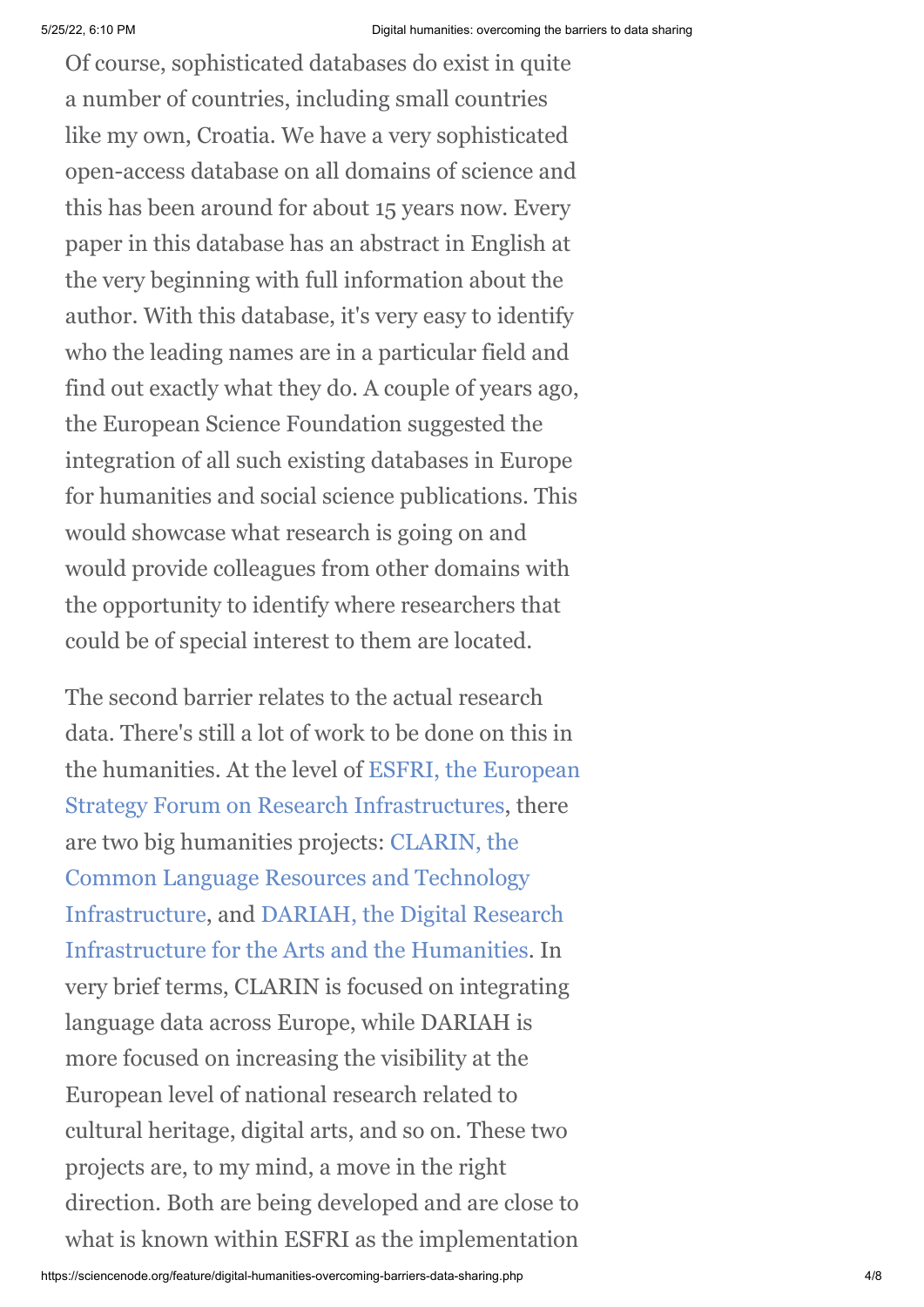phase. The focus now needs to be on two things: one is filling in the gaps where no data exists and the other one is connecting data where it does exist but lives a life of its own in an unconnected place. Of course, it's important to remember that these challenges also exist in other domains, as well.

**Given your recent role as chair of the Standing Committee for the Humanities at the ESF, do you have any insight as to why issues around 'big data' and data sharing are so often perceived as primarily being the preserve of the natural sciences? Is this perception justified?**

The perception was that the humanities did not have these challenges. This is something that I, as chair, encountered quite often. However, it's simply not true.

The Standing Committee for the Humanities published a science policy briefing on digital [humanities, which was the first of its kind. Th](http://www.esf.org/fileadmin/Public_documents/Publications/spb42_RI_DigitalHumanities.pdf)is pinpointed all the different kinds of data that you can find within the realm of the digital humanities. We created this document because we considered it essential that colleagues from other domains become aware of what exists in the humanities. This is not saying that every single database in the humanities is something that a natural scientist would reach for, but it showcases both the more discipline-oriented research infrastructures and the ones that could be of interest to colleagues from other domains.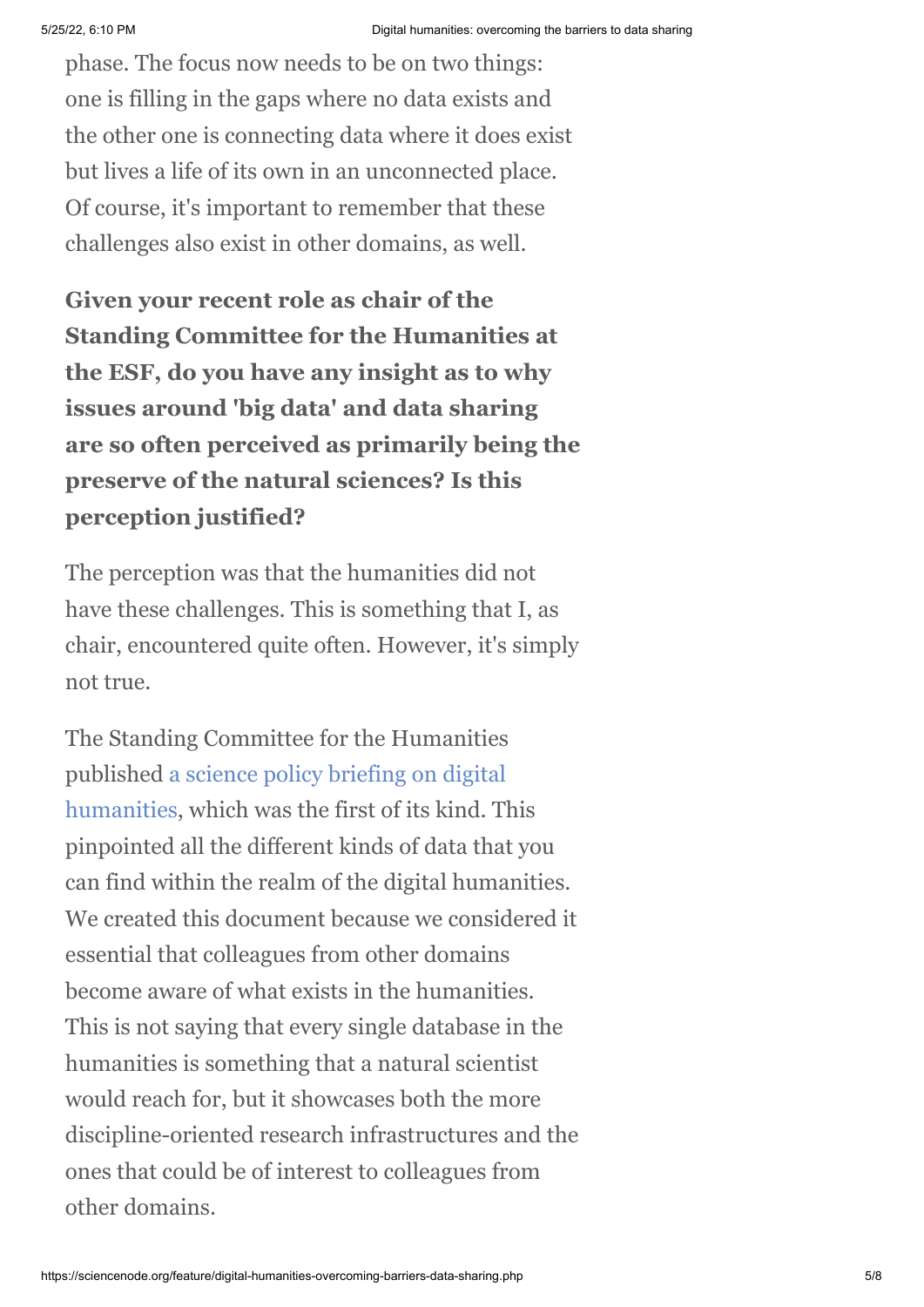We also produced a report, which I will be talking about in Dublin, concerned with how to best showcase the potential of the researchers in the domain of the humanities. Unfortunately, the ESF began to wind down at the same time this report came out and I can only hope that other bodies that take care of the humanities at a European level will take up the report and develop it further, while keeping this basic idea that databases of these kinds enable better communication in the crossborder world that we live in today.

# **In your career as a researcher, have you ever encountered situations where a lack of sharing of research data has been a problem for you personally?**

Yes, here's a concrete example: some of my research is geared towards the language of ICT and shows that communication technologies have very special effects on languages. Part of this work was done on text messaging and when I started this work back in the year 2000, there were only a couple of corpora of text messages available. I literally had to build up my own for the research! The situation has improved greatly in the years since, but integration between corpora and between languages is still lacking. My vision is to have a huge database of all corpora of text messages in all possible languages in Europe, but we are still a far cry from anything like this. Researchers have to specifically know where such corpora exist. This is a type of big data problem: the integration and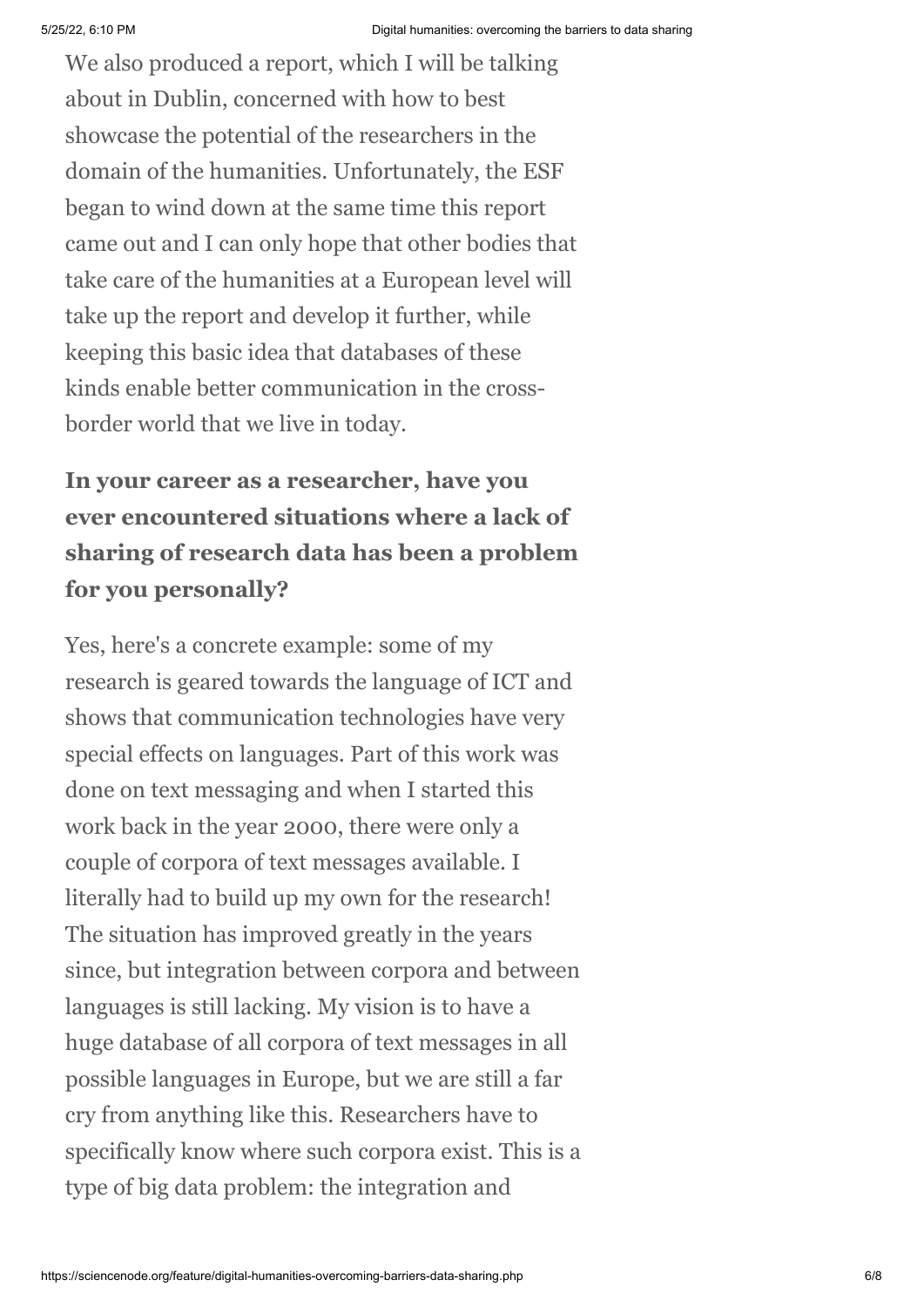creation of new data is of exceptional importance for the humanities.

### **Is it fair to say that you feel things are continuing to improve in this area?**

Generally speaking, I think the humanities are moving in the right direction, but the problem of low visibility remains. There is often a lack of awareness in other domains of the importance of the research done on data of various kinds within the humanities. I think that more concentrated efforts should be made to bring the digital reality of the humanities to other domains.

*[The RDA Third Plenary Meetingw](https://rd-alliance.org/plenary-meetings.html)ill be held in Dublin, Ireland, from 26-28 March, 2014.*